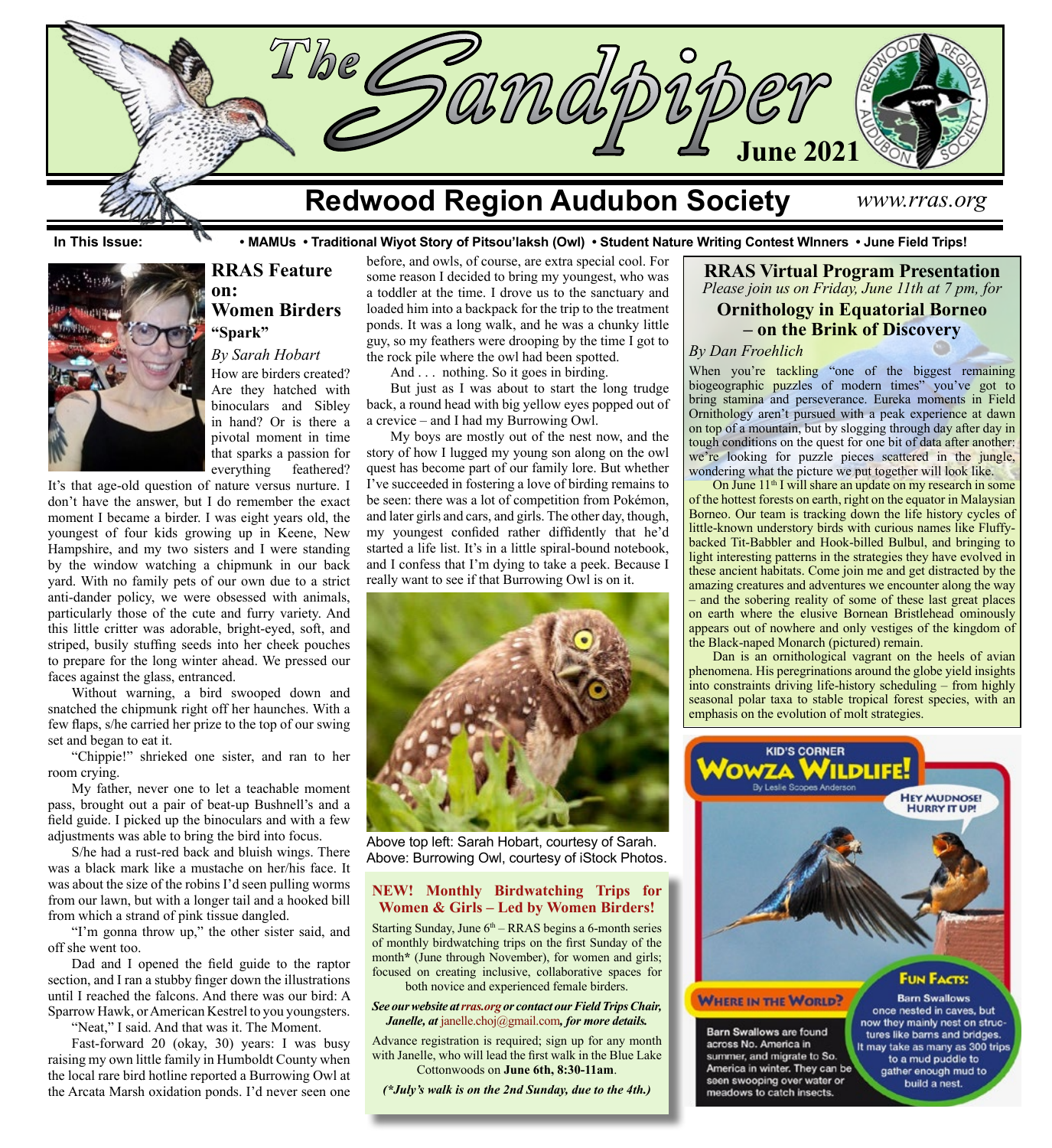#### **CHAPTER LEADERS**

#### OFFICERS:

| UFFICERS.                                         |
|---------------------------------------------------|
| President - Gail Kenny gailgkenny@gmail.com       |
| Vice President - CJ Ralph 707-822-2015            |
| Secretary - Andrew Orahoske andrew.rras@gmail.com |
| Treasurer - Gary Friedrichsen 707-822-6543        |
| Past President - Hal Genger 707-499-0887          |
| DIRECTORS-AT-LARGE:                               |
|                                                   |
|                                                   |
|                                                   |
|                                                   |
|                                                   |
| <b>OTHER CHAPTER LEADERS:</b>                     |
| Conservation - Jim Clark 707-445-8311             |
| Eductn/Schlrshps - Denise Seeger 707-444-2399     |
| Membership - Ralph Bucher 707-443-6944            |
| Volunteer Coordinator                             |
| - Andrew Orahoskeandrew.rras@gmail.com            |
| eBird Liaison - Rob Fowler 707-839-3493           |
| Facebook – Cindy Moyer 707-822-1886               |
| - Andrew Orahoske andrew.rras@gmail.com           |
| <b>Field Trips</b>                                |
| - Janelle Chojnacki janelle.choj@gmail.com        |
| NEC Representative - CJ Ralph 707-822-2015        |
| <b>Nominations</b>                                |
|                                                   |
| Programs - Harriet Hill 707-267-4055              |
| Publications - CJ Ralph 707-822-2015              |
| Publicity - Denise Seeger 707-444-2399            |
|                                                   |
| THE SANDPIPER:                                    |
| Editor, Layout, & Design                          |
| - Gisèle Albertine giseleandco@gmail.com          |
| - Proofreader/Copyeditor  Pia Gabriel             |
| Historian - Gary Friedrichsen 707-822-6543        |
|                                                   |
| Bird Alert (Bird Box) discontinued                |
|                                                   |
|                                                   |
|                                                   |
|                                                   |

*The Sandpiper is published eleven times a year by*

 **Redwood Region Audubon Society P.O. Box 1054, Eureka, CA 95502.**

#### EDITOR'S NOTE:

Opinions expressed in this newsletter are not necessarily those of the National Audubon Society or its local chapters. As editor, my goal is to print a variety of viewpoints, explore new avenues, and initiate healthy discussion.

![](_page_1_Picture_7.jpeg)

Above: Marbled Murrelet on her egg. Photo by Brett Lovelace, Oregon State University.

![](_page_1_Picture_9.jpeg)

### **President's Column** *By Gail Kenny*

I am really enjoying seeing and hearing the spring migrating birds and arriving breeders this time of year. It is a fun change from the quiet of March. One way I have found to

feed my bird nerdiness as well as entertain myself while driving or doing things around the house is listening to birding podcasts.

I got started with birding podcasts when Sharon Stiteler spoke at Godwit Days. She had a regular podcast she did with her husband, "Nonbirding Bill." They chatted about interesting and weird bird news. Once they broke up the podcast stopped. I still follow her on Facebook and Instagram and really enjoy her humor and posts.

Through Sharon's podcast, I learned about the Hannah and Erik Go Birding podcast [\(www.gobirdingpodcast.](https://www.gobirdingpodcast.com/) [com/](https://www.gobirdingpodcast.com/)). They chat about their birding adventures and do some interviews too. Hannah also has a Women Birders Happy Hour podcast where she interviews women birders and shares a recipe for a mixed drink based on the guest's favorite bird. As a nondrinker, I have no interest in the mixed drinks she shares, but I do enjoy the interviews of her guests and about the extra challenges women birders can have.

The American Birding Podcast ([www.aba.org/](http://www.aba.org/podcast/) [podcast/](http://www.aba.org/podcast/)) hosted by Nate Swick put out by the American Birding Association is a lively one with notes about current

## **Unravelling the Mystery of Marbled Murrelets**

### *By Gary Falxa*

Marbled Murrelets do not readily reveal their lifestyle secrets to human observers. It was not until 1974 that the first murrelet nest was found – by a tree surgeon – high in an old-growth redwood. We now know that murrelets nest almost exclusively on large limbs of big conifer trees within flying distance of the coast. Murrelets are seabirds, relatives of murres and puffins in the alcid family, spending most of their lives on coastal ocean waters. While most alcids nest in colonies on sea rocks and islands, murrelets nest in large trees (typically in old-growth redwood forests in NW California). Marbled Murrelet numbers have declined dramatically in the last century due to loss of old forests, resulting in them being an endangered species.

A challenge for studying murrelets is that they lay a single egg on a flat spot on a large limb with nearby foliage, often 100 feet or more high, without building any nest which would be easier to spot. Plus there's the stealth behavior of coming and going from their nest during the low light of dawn and dusk. This likely reduces risk of predation on the parent murrelets and their offspring, but also makes finding nests really, really difficult.

Given all this, a recent study by Oregon State University (OSU) scientists provides an eye-opener into an unknown aspect of Marbled Murrelet ecology – whether they choose to nest near other murrelets. We know that their relatives mostly nest in colonies. You've likely heard about the efforts to entice Atlantic Puffins to recolonize historic nesting islands, and how "social attraction" techniques, such as puffin decoys and playing the calls of puffins, has been key to success. Biologists have hypothesized that nesting murrelets might be social like their relatives, but were unable to test that hypothesis due to the challenge of finding murrelet nests.

The OSU study tested whether murrelets are attracted to forest stands with other murrelets present. To do this,

rare birds in the ABA area, interviews with bird experts or authors, or a group of birders discussing current issues in birding. Don't miss listening to the credits where Nate creates puns related to the topics and contributors to the podcasts.

Suzy Buttress is a UK birder who produces The Casual Birder Podcast (<https://casualbirderpod.libsyn.com/>). She chats about birding in her yard, her birding trips, and interviews people knowledgeable about birds. She also hosts an international birding community that is free to join and has a newsletter for the members of her group. It is all about really enjoying birds without the competition that sometimes comes with birding.

The host of the Bird Banter Podcast, birders talking about birding, is Dr. Ed Pullen, a retired physician living in Washington State. He is an enthusiastic and interested interviewer. It's been especially fun to hear him interview people like John Sterling, a well-known, formally local birder and bird researcher.

The easiest way to find these podcasts is to use the podcast app on your smart phone by searching for them by name or search for them in your internet browser.

Don't forget to check out the auction items posted on our online fundraiser in partnership with Godwits Days from Friday, May 28 to Sunday, June 6 at [www.biddingowl.](http://www.biddingowl.com\godwitdaysRRAS) [com\godwitdaysRRAS.](http://www.biddingowl.com\godwitdaysRRAS) You will be helping support our organizations by bidding on our auction items. Thank you to everyone who has contributed for helping make this fundraiser possible and for supporting our organizations.

they picked 28 stands of potential breeding habitat and randomly divided them into two groups of 14. For one group ("treatment sites"), they simulated presence of nesting murrelets by playing murrelet vocalizations during the 2016 breeding season, and collected data on whether murrelets visited the stands, as indicated by actual vocalizations recorded by sound recorders placed in the stands. At the other 14 stands ("control sites"), they did not play calls, but recorded actual murrelet vocalizations.

The results were striking. By late in the breeding season the chance of detecting murrelet calls in the treatment sites was about 15 times greater than in the control sites. The researchers went further to confirm these results. The next breeding season (2017), they did not play vocalizations, but visited the forest stands and conducted surveys to detect murrelet behaviors associated with breeding (recall that finding actual nests is extremely difficult). Remarkably, the effect continued a year after playing vocalizations, such that the odds of murrelets occupying the treatment sites were 10 times greater than for the control sites, where no vocalizations had been played.

These findings have conservation implications for this endangered seabird. It adds to accumulating evidence that larger blocks of murrelet nesting habitat are more effective at conserving murrelets than many small isolated patches, as larger habitat blocks should better maintain groups of nesting murrelets. Also, restoring habitat around known nesting sites may help protect current and future murrelets by providing habitat for more nesting murrelets, and for new murrelet pairs to join existing pairs nesting in those areas.

Studies of wild animals do not often find such clear and relevant results. We now know that Marbled Murrelets are likely attracted to nesting habitat with other murrelets present.

(*Valente, J.J.; S.K. Nelson; J.W. Rivers; D.D. Roby; M.G. Betts. 2021. Experimental evidence that social information affects habitat selection in Marbled Murrelets.Ornithology, vol. 138: 1-13.)*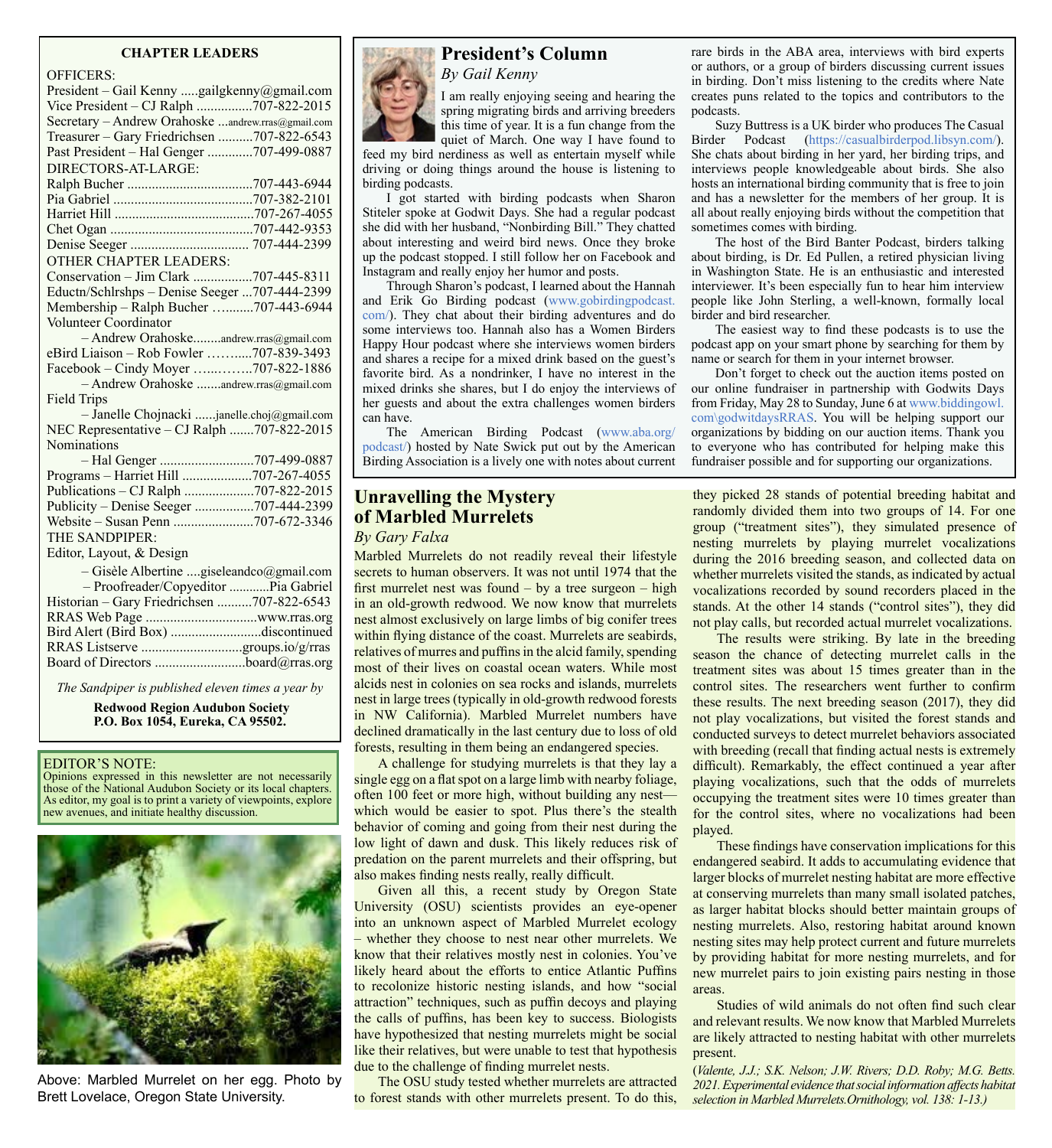### **16th Annual Student Nature Writing Contest:**  *"What Nature Means to Me."*

In this second year of Covid-19 shutdowns, students ramped up their participation to exceed 90 poems and essays; the second highest total entered since the contest began in 2006. RRAS awarded \$100 in prizes to the following schoolchildren who explored the topic.

(*A booklet containing all nature writing winners is available for downloading at [rras.org](http://rras.org/home.aspx).*)

### **First Place Winner, Junior Division:**

#### **On Hummingbird Wings**

*By Bony McKnight, Grade 4, Coastal Grove Charter*

![](_page_2_Picture_6.jpeg)

I am going for a walk with my family. We're visiting Berkeley, and it's raining, and it's been raining the whole time we've been here. I'm feeling grumpy because my mom insisted that we go out and get exercise, even though it's soaking wet. We were walking on a path in between houses. The path was made of cobblestones and the rain made them slippery. I feel so grumpy I think I hate nature.

I wish I could've been inside, reading a book and drinking tea or hot chocolate. But I'm not. My raingear is wet on the inside, and I can't take it off because it's clinging to my skin.

We're finally walking back, and I'm feeling even grumpier, because I'm even wetter. And wetter. And wetter. Suddenly a hummingbird zips out of a nearby loquat tree and hovers a few feet away. "That's suspicious," my mom says. She walks over to the loquat tree and pulls down a branch, lifting up the leaves. Everyone comes over and gasps when we see what's underneath the leaves: a perfect nest, constructed of lichens and lined with soft feathers.

Inside are three pure white eggs, smaller than marbles.

I'm so amazed I just stare at them for a while. Everyone does. I've never seen a hummingbird nest before. It's so small and perfect. It's amazing it doesn't get blown away by the wind. I feel so awed by how one hummingbird could build that and lay her eggs and take care of the eggs and then the young hummingbirds as they grow, without ever letting the world know. Being able to hide them so well in places that people would never normally think to look.

And I think about what I thought before about how much I hated nature when it was so dripping and wet. But

now I feel glad to be outside in the rain. I'm glad to have found the nest. And I'm not even feeling how wet my rain gear is anymore.

And so I realize that even if I'm not happy about the rain, I can find something I love about nature in whatever I'm not liking about nature. I don't feel like reading a book anymore. I feel like being outside and enjoying nature. With the hummingbirds.

### **First Place Winner, Senior Division:**

#### **Moonlight Escapade**

*By Naomi Harrison, Grade 9, Academy of the Redwoods*

![](_page_2_Picture_18.jpeg)

I bathe In the moonlight, I bathe The light flows down around me like a pool of water I am still

Silently my wings rise I tip forward, at the very  $edge -!$ Glide into flight A dark shape swishing through the trees

My eyes peer into the darkness Searching I need no light to guide me I can see

A rustle catches my ear The wind? Or something more? I swoop around just in case

Twitching The sound of soil Nervous chatter vibrates through the forest I can hear

Shadows fall Rise The distant crickets chirp sadly to an unknown pattern I circle around the area

The wind changes Scents shift There it is, what I am looking for, my very purpose I can smell

Wings, hovering Air pushes me up The cool night air has no effect on my warm feathers I make sure of its place

There I swoop, fast and silent Crushing through the hiding place my claws meet fur I can feel

A short battle Desperate tiny claws The place is too cramped to fully spread my wings My teeth and talons do the work

I prepare myself C-r-a-c-k My beak comes back stained with blood I can taste

I see the bright moonlight It is quieter now The smell of death is pungent in the air My claws clamp My tongue still stained

Floating silent Through The Air.

## **RRAS Seeks Volunteer for Liaison to Tolowa Dee-ni'**

Redwood Region Audubon Society (RRAS) has recently allied with the Tolowa Dee-ni' Nation in Del Norte County. The primary purpose of forming this relationship is to assist in the repatriation/rematriation of what is currently known as the Reservation Ranch, back to the Tolowa Dee-ni'.

In order to facilitate communication between the Tolowa Dee-ni' and RRAS, it would be helpful to establish a liaison that is a resident of their territory (Del Norte County) and a member of our RRAS Chapter. Please contact our President, Gail Kenny, if you are interested.

You can find out more about the Tolowa Dee-ni' efforts to regain their land at [www.arcgis.com/apps/Cascade/](https://www.arcgis.com/apps/Cascade/index.html?appid=cc401f2b9ced46929558f5d8a6bed041) and [www.tolowa-nsn.gov/REZRANCH\\_StoryMap](https://www.tolowa-nsn.gov/wp-content/uploads/2021/02/REZRANCH_StoryMap_publice-notices.pdf).

## **RRAS Field Trips in June!**

**Sat. June 5th** – 8:30-11am Arcata Marsh with Gary Friedrichsen.

**Sun. June 6th** – 8:30-11 am Blue Lake Cottonwoods with Janelle Chojnacki. *This is the first of our monthly Women & Girls Birdwatching Walks series!*

**Sun. June 13th** – 9-11am Humboldt Bay National Wildlife Refuge with Ralph Bucher.

**Sun. June 20th** – 9-11am Eureka Waterfront Trail with Ralph Bucher.

**Sun. June 26th** – 8:30-11am Arcata Marsh with Elizabeth Meisman.

View [rras.org](http://rras.org/home.aspx) for more details and how to register for all walks. *COVID protocols will be in place.*

![](_page_2_Picture_43.jpeg)